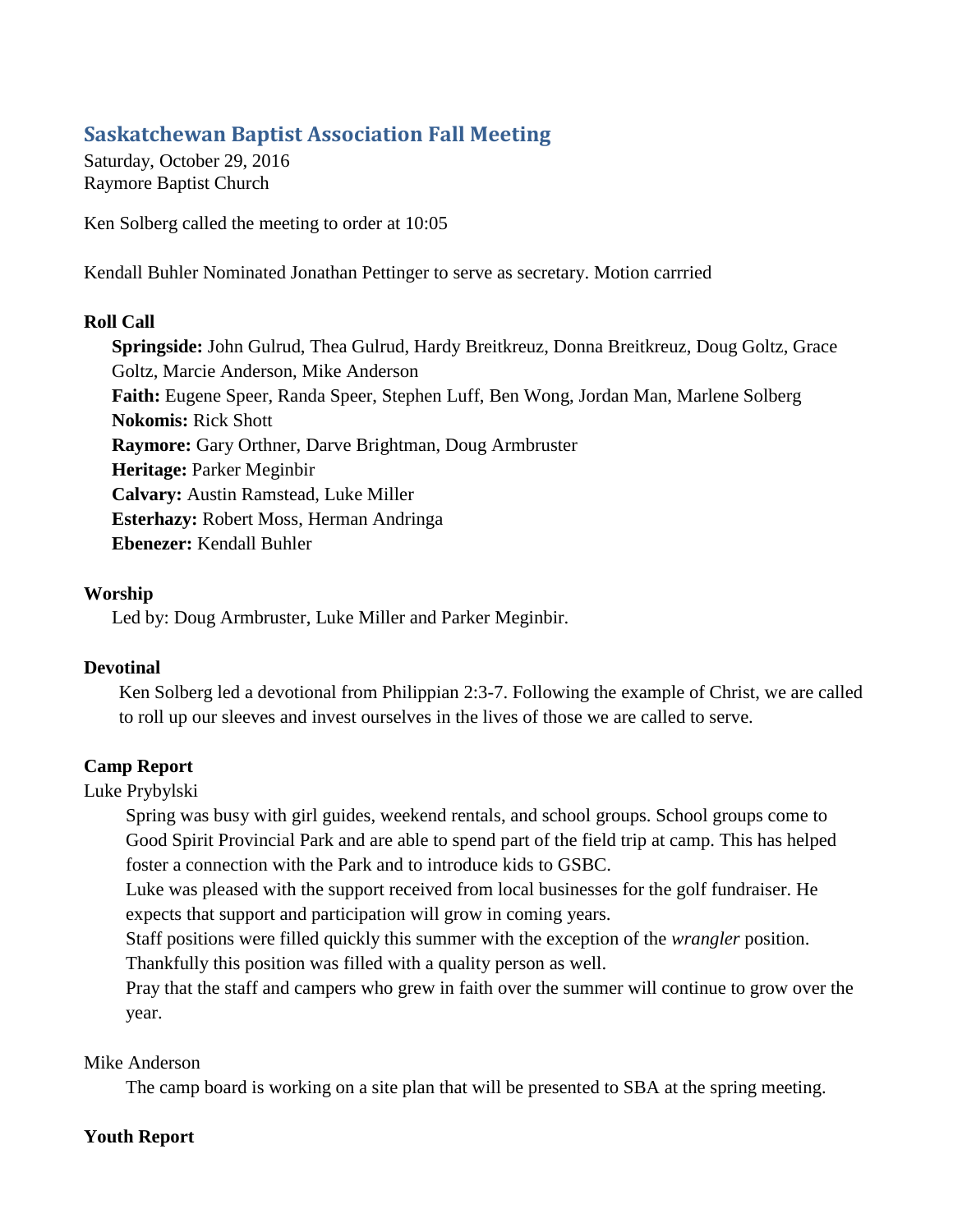## Stephen Luff

There were 50 kids at the junior high retreat and slightly more at the Senior high retreat. SBA youth leadership team is preparing for "The Gathering" missions trip/ conference in July 2017. Youth from all SBA churches are invited to participate.

## **Regional Minister**

Ken Solberg

Ken has been able to be at every church at least once and some churches numerous times, continues to work with Balgonie, Balcarres and Southey as they are searching for pastors, is involved in the *Pastors' Clusters,* and a mentorship role and at Vintage Church in Regina. He is part of the NAB executive committee and strategy team.

The property in Jansen remains unsold. It has not been listed because there was a potential buyer connected to the church. The property will be listed soon but, the real estate market in Jansen is stagnant and a sale will likely take some time.

**Next year's spring meeting will be held at Dallas Valley February 10-12. This allows space and time for breakout sessions.** 

## **Election of Officers**

**Officers Needed:** moderator, vice- moderator, secretary, member at large.

Dr. Gene Speer has volunteered to serve as moderator for one year. Gary Orthner **nominated** Dr. Speer **Seconded:** Rick Shott

**Doug Armbruster** asked if Dr. Gene Speer was comfortable with leading an organization that is deliberately moving in a missional direction. **Dr.Speer** responded that he like every pastor, does not always agree 100% with the NAB. The more important issue is whether the SBA is comfortable with him.

## **Motion Carried.**

Dr. Speer resigned as the chair of the credentials committee but, will continue to sit on the committee.

**Motion:** Doug Armbruster that **Rick Schott** serve as chair of the credential committee until the 2017 spring meeting. **Seconded:** Luke Miller **Carried**

## **Vintage Church**

Vintage Church is requesting \$750/ month over two years. (See attached proposal)

Attendance has averaged approximately 20 over the first six weeks. Most of these have not been involved in church for a long time or not at all.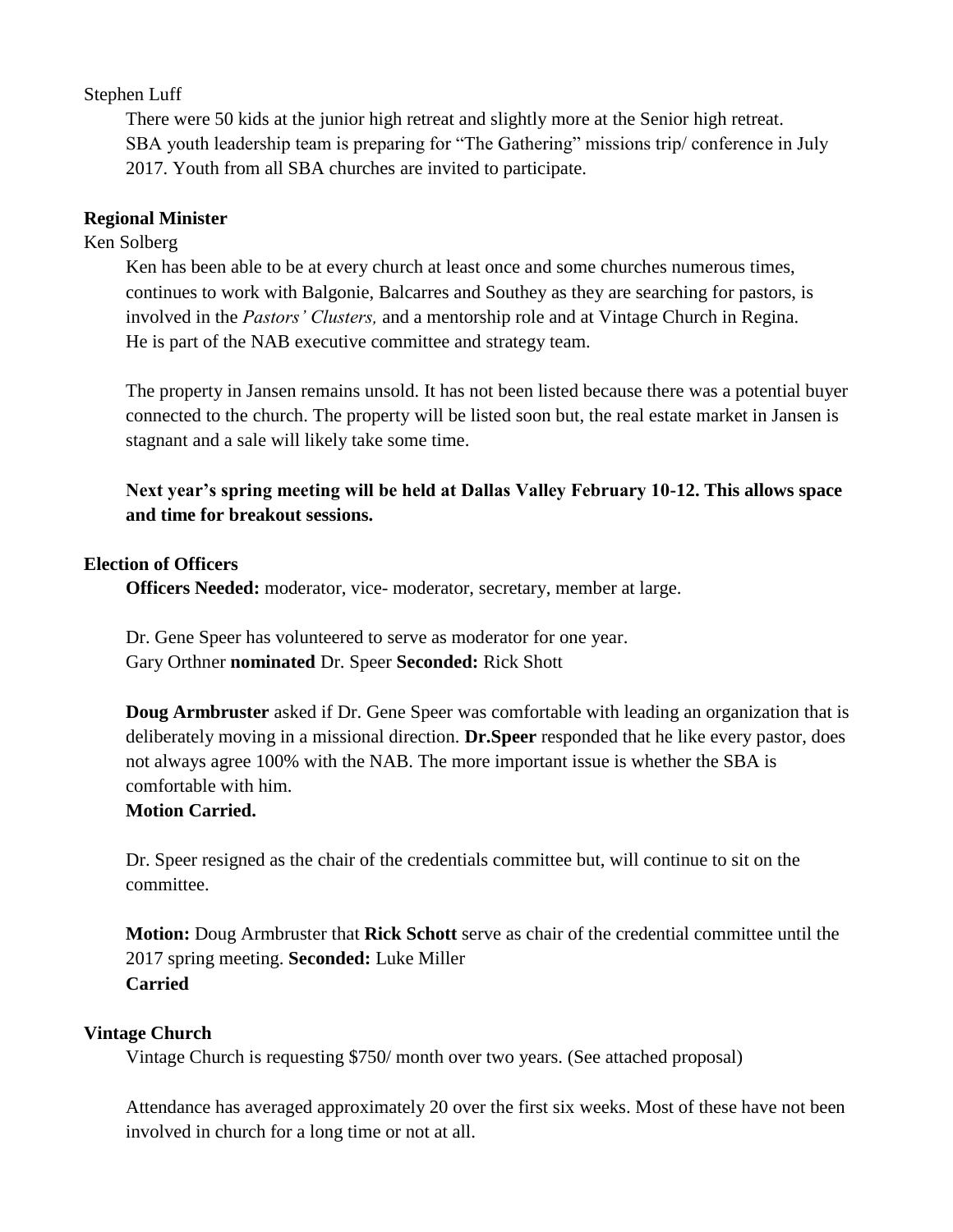Ken Solberg opened the floor to discussion**.**

- There is approximately \$170, 000 in the reserve to be used for ministry (such as supporting the hiring of additional staff) or church planting.
- There are currently no other churches or ministries planning to make use of the reserve fund.
- The reserve fund is to be used for SBA churches. Vintage Church is currently considered a part of Calvary when they are independent they can apply to be a part of the SBA if they choose to do so or continue to operate as a satellite of Calvary.
- Though there have been attempts at church planting in the past. It has been many years since there has been a church plant that thrived.
- Though the numbers have not been strong those who are coming have been committed and are engaged in becoming disciples of Jesus.
- People who attend evening services don't typically view themselves as a part of the community unless they also attend the morning service. Vintage has been established as a church plant to create a sense of community for those who can only attend in the evening.
- Vintage is seeking to impact and reach people who have questions about who God is but, have not considered church a priority. Often six months or so into a plant, church plants face the danger of transfer growth (growth as a result of people transferring from existing churches). Vintage will seek to be mindful of this danger.
- The leadership team is deliberately small to allow room for those leaders who grow within the church.
- SBA churches can support Vintage through prayer and can contact the Vintage leadership team to hear about more opportunities.
	- o Pray that the leaders of Vintage would follow where God leads. Pray that teachers would consistently and boldly preach the word of God. Pray for open doors.
- Faith Baptist Church has had a Sunday evening service for approximately 5 years. This ministry has grown. Dr. Gene Speer expects based on this experience that Vintage will prove viable.
- The Vintage leadership team expects to regularly update the SBA and should the funding no longer be necessary it can be halted.
- Ken will do some of the preaching at Vintage as will Luke and Austin. The long term goal is to bring Austin on as a full time campus pastor. Ken`s primary role will be to act as an advisor to both Calvary and Vintage.
- Austin is serving full time .75 of the salary is covered by Calvary and should the proposal pass .25 by the SBA.

## **Motion:** Ben Wong moved that the proposal be adopted as presented. **Seconded:** Kendall Buhler **Carried**

Meeting Adjourned for lunch at 12:05